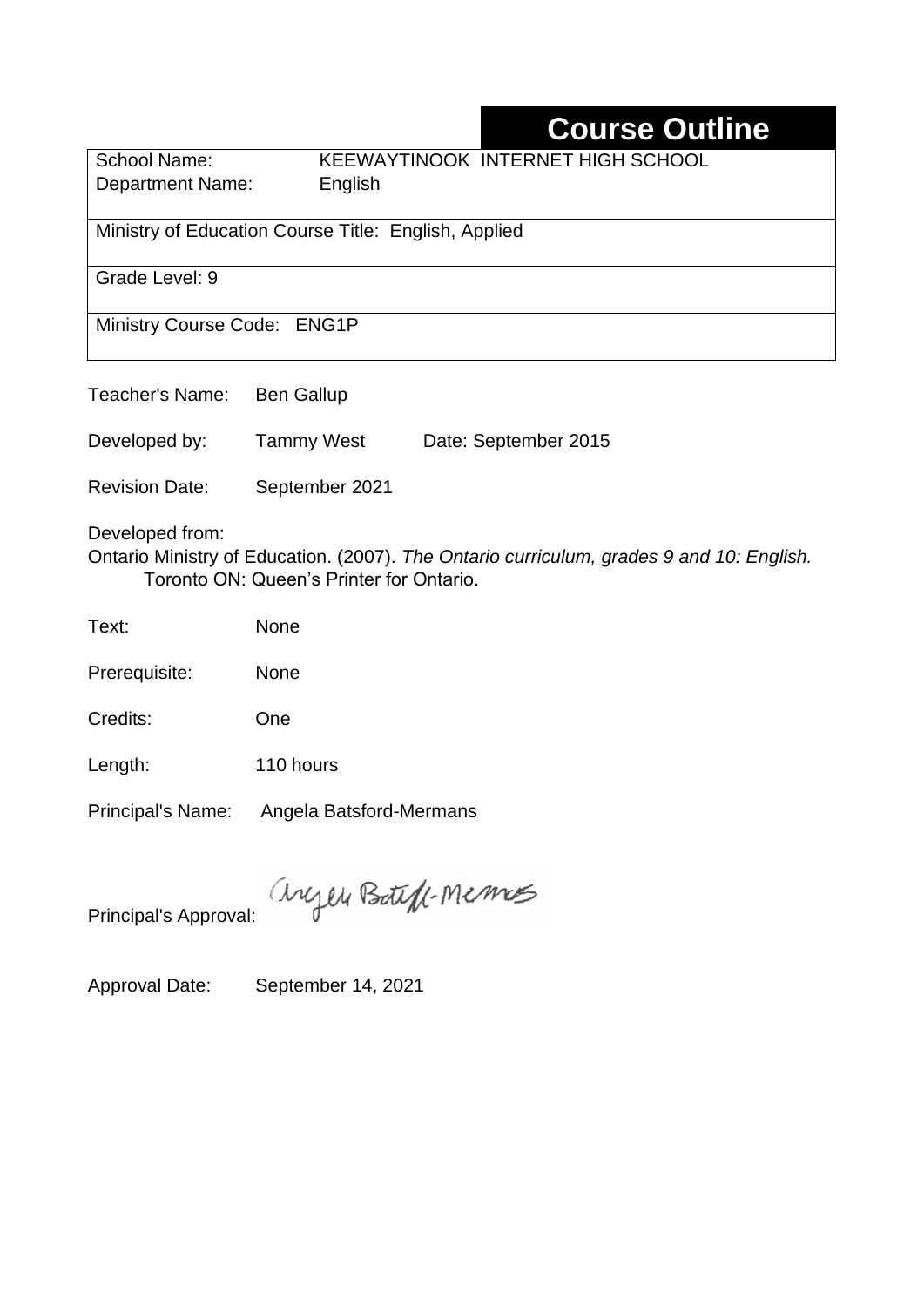# *Course Description/Rationale*

This course is designed to develop the key oral communication, reading, writing, and media literacy skills students need for success in secondary school and daily life. A variety of texts and resources have been chosen, however there is an emphasis on indigenous texts to help students further understand themselves and their culture, traditions and histories. Students will read, interpret, and create a variety of informational, literary, and graphic texts. An important focus will be on identifying and using appropriate strategies and processes to improve students' comprehension of texts and to help them communicate clearly and effectively. The course is intended to prepare students for the Grade 10 applied English course, which leads to college or workplace preparation courses in Grades 11 and 12.

# *Overall Curriculum Expectations*

### **Oral Communication**

- Listen in order to understand and respond appropriately in a variety of situations for a variety of purposes;
- Use speaking skills and strategies appropriately to communicate with different audiences for a variety of purposes;
- Reflect on and identify their strengths as listeners and speakers, areas for improvement, and the strategies they found most helpful in oral communication situations.

### **Reading and Literature Studies**

- Read and demonstrate an understanding of a variety of literary, informational, and graphic texts, using a range of strategies to construct meaning;
- Recognize a variety of text forms, text features, and stylistic elements and demonstrate understanding of how they help communicate meaning;
- Use knowledge of words and cueing systems to read fluently;
- Reflect on and identify their strengths as readers, areas for improvement, and the strategies they found most helpful before, during, and after reading.

### **Writing**

- Generate, gather, and organize ideas and information to write for an intended purpose and audience;
- Draft and revise their writing, using a variety of literary, informational, and graphic forms and stylistic elements appropriate for the purpose and audience;
- Use editing, proofreading, and publishing skills and strategies, and knowledge of language conventions, to correct errors, refine expression, and present their work effectively;
- Reflect on and identify their strengths as writers, areas for improvement, and the strategies they found most helpful at different stages in the writing process.

### **Media Studies**

- Demonstrate an understanding of a variety of media texts;
- identify some media forms and explain how the conventions and techniques associated with them are used to create meaning;
- create a variety of media texts for different purposes and audiences, using appropriate forms, conventions, and techniques
- Reflect on and identify their strengths as media interpreters and creators, areas for improvement, and the strategies they found most helpful, in understanding and creating media texts

# *Course Content*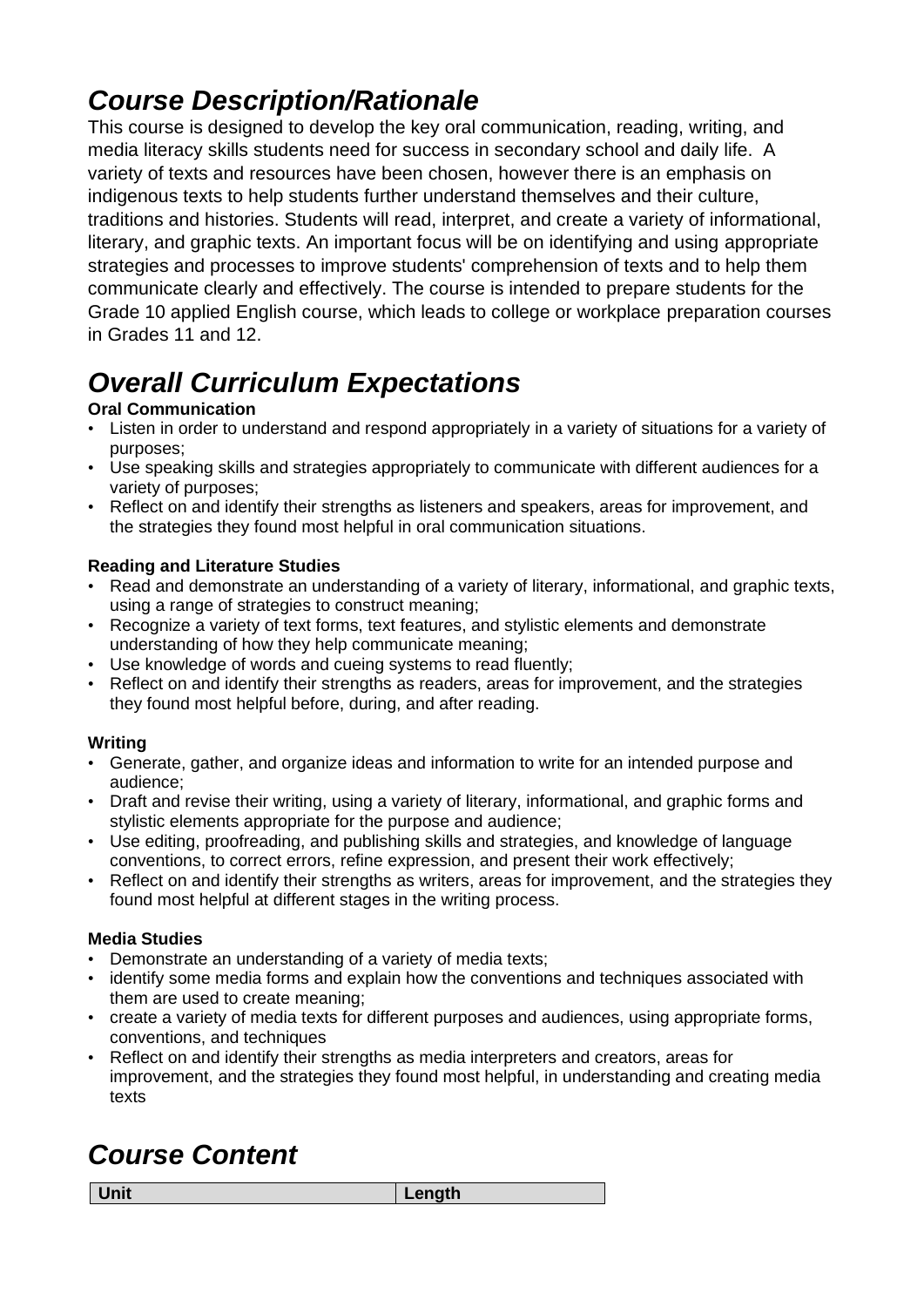| 1. Narrative Forms and Voices     | 25 hours  |
|-----------------------------------|-----------|
| 2. Novel Study - Indian Horse     | 25 hours  |
| 3. Poetic Forms and Voices        | 15 hours  |
| 4. Dramatic Forms and Voices      | 20 hours  |
| 5. Informational Forms and Voices | 25 hours  |
| Total                             | 110 hours |

## *Unit Descriptions*

### **Unit 1 – Narrative Forms and Voices**

Students develop an understanding of the conventions of narrative literature and language. Students read and study a range of short narratives, including Indigenous short stories, narrative poetry, myths, and legends. Students use their knowledge of the elements of the narrative, such as plot, character, setting, conflict, theme, and atmosphere to understand and interpret narrative texts. Students record their thoughts, ideas, and feelings in a variety of personal and interactive responses, and by creating and sharing their own narratives. Students write descriptive and expository paragraphs, thereby providing a foundation for writing a five-paragraph essay. Ongoing personal reading and writing are essential for students to develop mature communication skills.

#### **Unit 2 – Novel Study -** *Indian Horse*

Students read and analyze Richard Wagamese's *Indian Horse*. Students learn a historical overview of Residential Schools as they relate to the novel. Students complete a pre-reading assignment where they respond to a scenario and create their own journal entries. Students complete quizzes for each chapter to test their basic knowledge of the book. Students study the various characters throughout the novel creating their own short stories and poems. At the end of the unit, students have the opportunity to view the film *Indian Horse* and write a film review comparing it to the text. Themes pertaining to Indigenous students will be discussed such as racism, discrimination, pride and culture.

#### **Unit 3 – Poetic Forms and Voices**

Students read and study a variety of Indigenous and non-Indigenous poetic texts and identify certain types of poems such as prose poems, limericks, concrete poems, found poems, lyrics and songs. Students find, read and study examples of poetry and poetic language in the world around them. Students apply appropriate strategies to read, understand, and interpret poetic texts. Students learn to understand the value of good sound devices in creating powerful poetry, understand the appeals to the senses, and figurative language. During this unit, students demonstrate their understanding of poetry by writing response journals, explications of poems, and creating their own poetry, participating in class activities, presenting poems orally, creating a media product, and by creating a Poetry Anthology.

#### **Unit 4 – Dramatic Forms and Voices**

Students apply the skills learned in the preceding units to the analysis and study of drama. Students identify, analyze and interpret the elements of dramatic structure, character, characterization, theme, setting and stylistic features of dramatic text *Toronto at Dreamer's Rock*. Students learn to understand the importance of the context (social, cultural, political) in which a literary work was created. Students use their knowledge and understanding of drama to reach a fuller understanding and appreciation of the writer's ability to integrate all the elements of drama to create a complex, stimulating and satisfying work of literature. Students demonstrate their understanding by recording their thoughts, ideas, and feelings about the characters, conflicts, and themes of the work in a variety of personal and interactive responses; by writing a literary exposition; by rehearsing and performing a dramatic scene; and by creating and sharing a media work.

#### **Unit 5 – Informational Forms and Voices**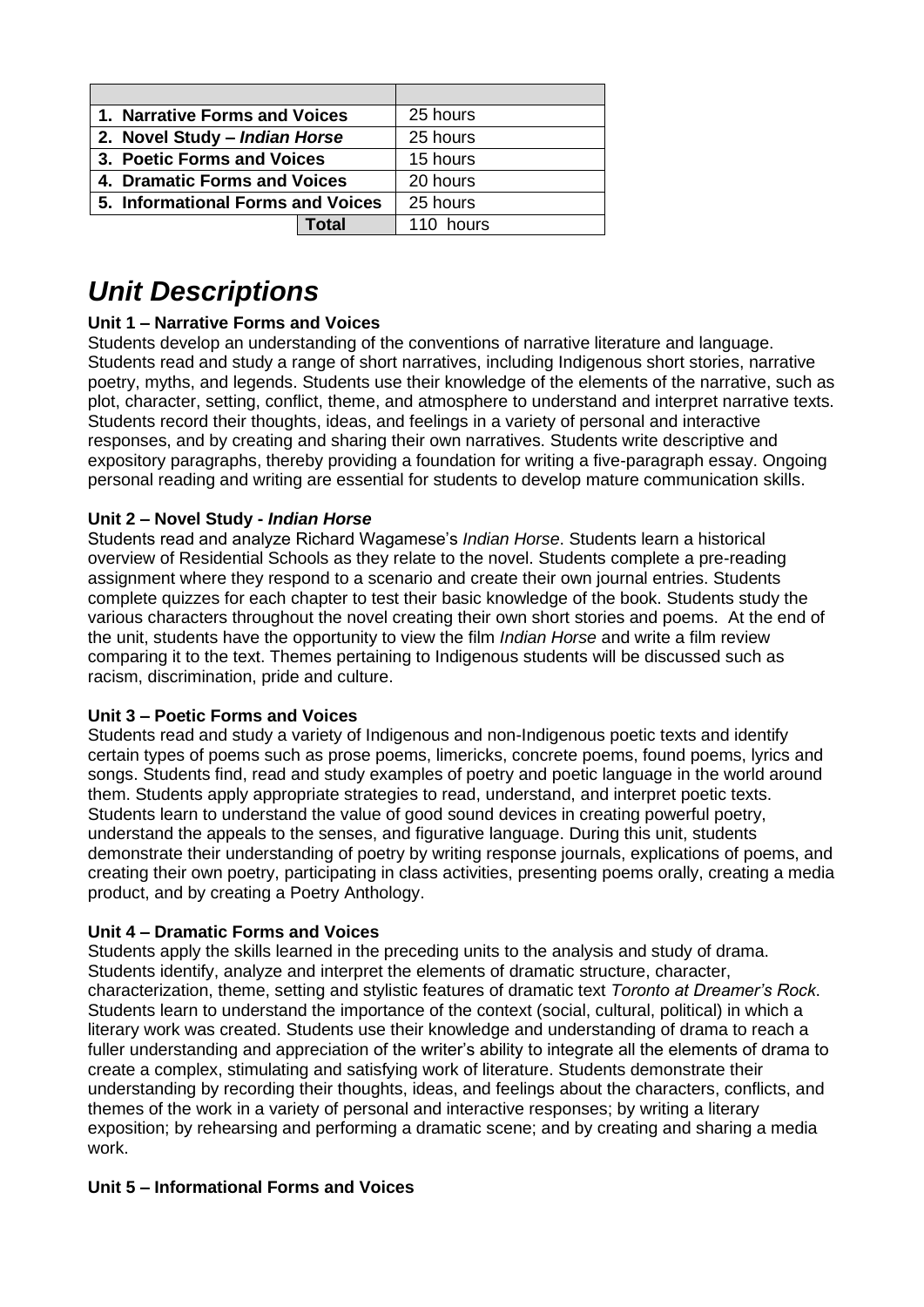Students develop an understanding of the conventions and language of informational texts. Students read and study a variety of informational texts, including local and regional newspaper and magazine articles, surveys, letters, journals, memoirs, biographies, autobiographies, web sites, databases, newsgroups, documentary films, and other media works. Students develop a variety of strategies to understand informational texts, and to distinguish between fact and opinion. Students learn how to gather, select, and use research data to create their own informational texts and presentations. The unit provides an opportunity to integrate learning across the curriculum.

# *Teaching/Learning Strategies*

This course is organized into an eight-week series of lessons and activities that will be presented to students in remote northern communities via the internet. The eighth week will be used for course consolidation, review and the final examination. Teacher and students will communicate over the internet through timely activity feedback, emails, messages, video and audio calls. Mentors in the classrooms will assume the role of liaison between the teacher and student while also supporting a holistic approach to motivate, engage and support each individual student.

A variety of strategies will be used in the online delivery of this course. Some instructional strategies include:

- anticipatory discussion before students read text to allow them to make connections and preview text;
- direct instruction on skimming, scanning, and self-questioning;
- pre-teaching of key vocabulary;
- read-alouds that model strategies for predicting, monitoring comprehension,
- clarifying, making inferences, understanding text features and text organization, and distinguishing between fact and opinion;
- small-group and partner support and interaction during reading, viewing, listening, and speaking tasks;
- opportunities for rehearsal/practice/presentations;
- templates and graphic organizers as tools to understand text and make notes;
- prompts and starter statements to encourage response and reflection;
- scaffolding writing instruction using templates to guide writing; and
- use of lists as pre-writing and after reading activities.

Learning goals will be discussed at the beginning of each assignment and success criteria will be provided to students. The success criteria are used to develop the assessment tools in this course, including rubrics and exemplars.

## *Evaluation*

The final grade will be determined as follows (Ontario Ministry of Education, 2010):

- Seventy per cent of the grade will be based on evaluation conducted throughout the course. This portion of the grade should reflect the student's most consistent level of achievement throughout the course, although special consideration should be given to more recent evidence of achievement.
- Thirty percent of the grade will be based on a final evaluation administered at or towards the end of the course. This evaluation will be based on evidence from one or a combination of the following: an examination, a performance, an essay, and/or another method of evaluation suitable to the course content. The final evaluation allows the student an opportunity to demonstrate comprehensive achievement of the overall expectations for the course (p. 41).

Ontario Ministry of Education. (2010). *Growing success: Assessment, evaluation and reporting in Ontario schools*. Toronto ON: Queen's Printer for Ontario.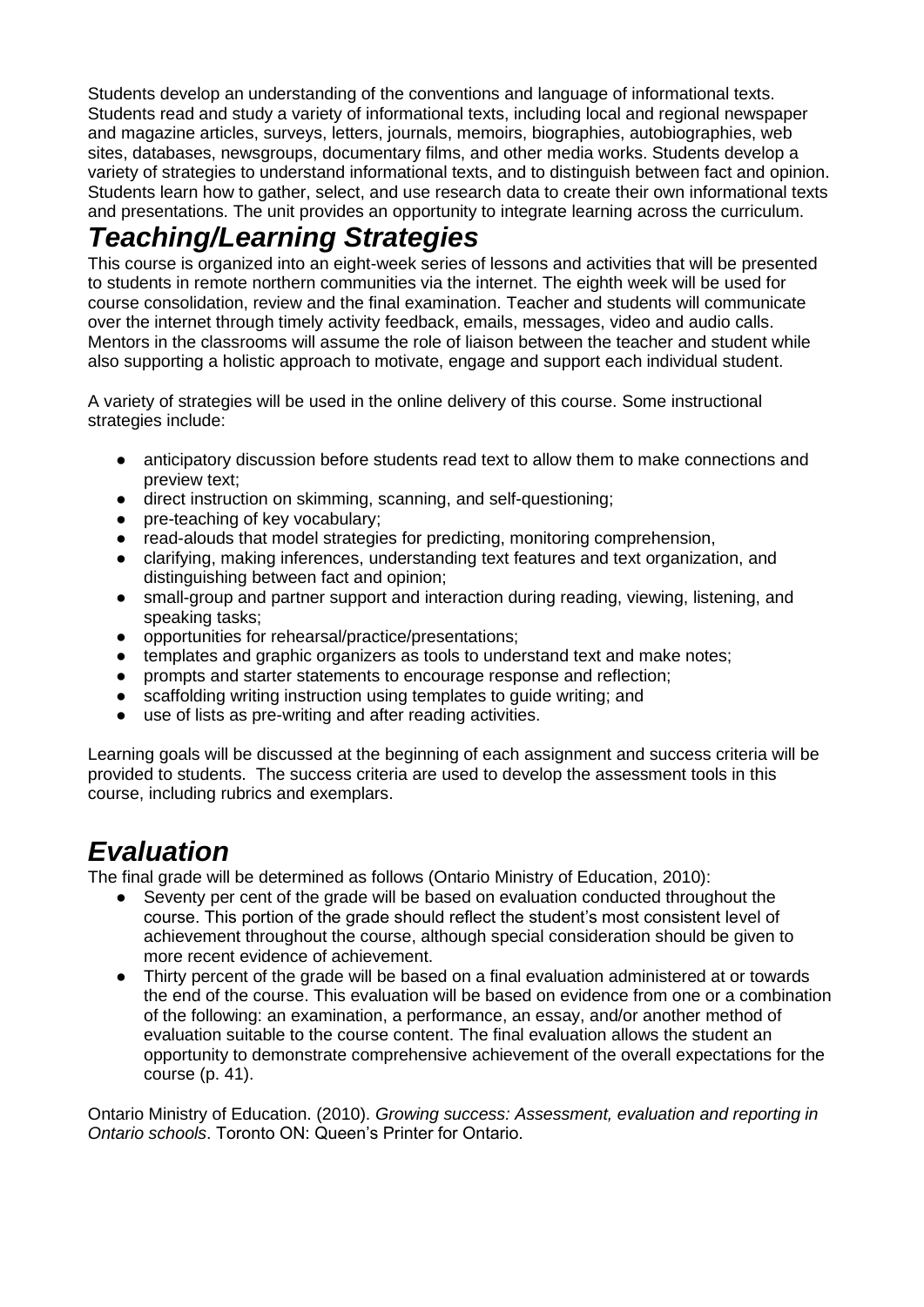| Type of                      | <b>Category</b>                  | <b>Details</b>                                                                                                                                                                                                                                                                                   | Weigh               |
|------------------------------|----------------------------------|--------------------------------------------------------------------------------------------------------------------------------------------------------------------------------------------------------------------------------------------------------------------------------------------------|---------------------|
| <b>Assessment</b>            |                                  |                                                                                                                                                                                                                                                                                                  | ting<br>(%)         |
| <b>Term Work</b><br>(70%)    | Knowledge/<br>Understanding      | Understand and explain the effect of specific<br>elements of style in a variety of literary and<br>informational texts.<br>Select and read texts for a variety of purposes.<br>Use print and electronic sources to gather<br>information and explore ideas in written work.                      | 13                  |
|                              | Thinking                         | Make inferences based on information and ideas<br>presented in texts.<br>Recognize, describe and correct sentence errors<br>in oral and written communication.                                                                                                                                   | 19                  |
|                              | Communication                    | Use a variety of forms of writing to express<br>themselves, clarify ideas and engage the<br>audience's attention, imagination and interest.<br>Explain how authors and editors use design<br>elements to help convey meaning<br>Orally communicate question via a recording<br>device on Moodle. | 19                  |
|                              | Application                      | Create media works for different purposes.<br>Use listening techniques and oral communication<br>skills to participate in classroom discussions and<br>more formal activities such as storytelling, role<br>playing and reporting/presenting, for specific<br>purposes and audiences.            | 19                  |
| Final<br>Evaluation<br>(30%) | Culminating<br>Activity<br>(15%) | Knowledge/Understanding                                                                                                                                                                                                                                                                          | 3                   |
|                              |                                  | Thinking                                                                                                                                                                                                                                                                                         | 4                   |
|                              |                                  | Communication                                                                                                                                                                                                                                                                                    | 4                   |
|                              |                                  | Application                                                                                                                                                                                                                                                                                      | $\overline{4}$      |
|                              | Exam<br>(15%)                    | Knowledge/Understanding                                                                                                                                                                                                                                                                          | 3                   |
|                              |                                  | Thinking                                                                                                                                                                                                                                                                                         | $\overline{4}$      |
|                              |                                  | Communication<br>Application                                                                                                                                                                                                                                                                     | $\overline{4}$<br>4 |
|                              |                                  | <b>TOTAL</b>                                                                                                                                                                                                                                                                                     | 100                 |

# *Assessment/Evaluation Strategies*

A variety of assessment and evaluation methods, strategies and tools are required as appropriate to the expectation being assessed. These include diagnostic, formative, and summative within the course and within each unit.

Assessment *for* learning and assessment *as* learning is obtained through a variety of means, including the following:

- Peer feedback on blog responses
- Ongoing descriptive feedback, including descriptive feedback on students' preliminary version of their opinion essay
- Small-group conversations to develop their opinions and communication skills
- Reading journal
- Self-assessment used to revise a media form
- Observations of student's rehearsal of an oral presentation
- Conversations with student on a regular basis (synchronous and asynchronous)

Evidence of student achievement (assessment *of* learning) is collected from various sources, including the following: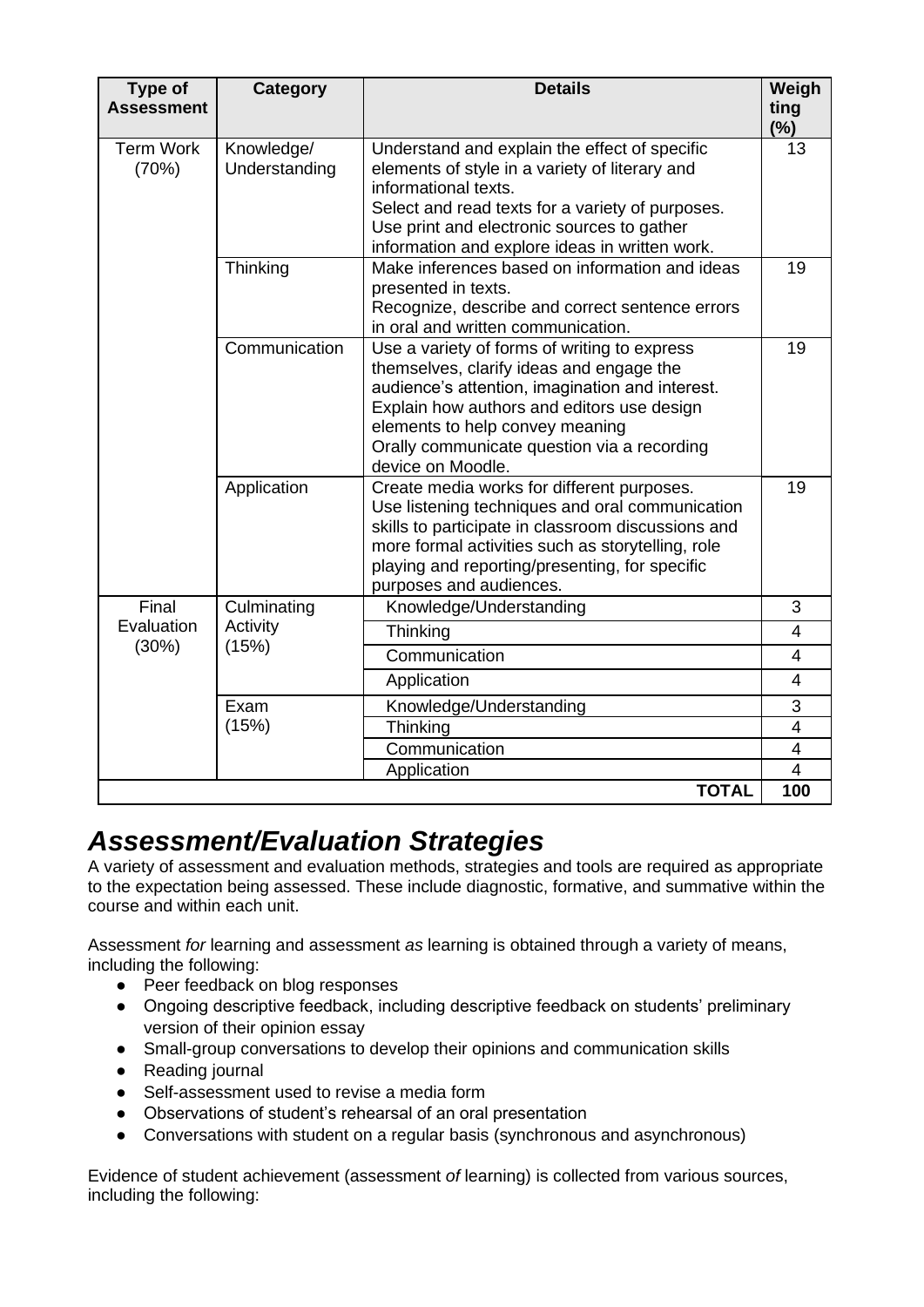- Observation of individual contribution in a group role-playing activity
- Ongoing observations of most consistent work, with consideration given to most recent work
- Media presentation expressing an opinion
- Novel study projects
- Opinion essay
- Final exam

The Ministry of Education's 2010 document, *Growing Success*, outlines the seven fundamental principles that guide best practice in the assessment and evaluation of students. KiHS teachers use practices that:

- are fair, transparent, and equitable for all students:
- support all students, including those with special education needs, those who are learning the language of instruction (English or French), and those who are First Nation, Métis, or Inuit;
- are carefully planned to relate to the curriculum expectations and learning goals and, as much as possible, to the interests, learning styles and preferences, needs, and experiences of all students;
- are communicated clearly to students and parents at the beginning of the course and at other points throughout the school year or course;
- are ongoing, varied in nature, and administered over a period of time to provide multiple opportunities for students to demonstrate the full range of their learning;
- provide ongoing descriptive feedback that is clear, specific, meaningful, and timely to support improved learning and achievement;
- develop students' self-assessment skills to enable them to assess their own learning, set specific goals, and plan next steps for their learning (p.6).

### *Resources*

Bemister, M. (1917). *Thirty Indian Legends.* Macmillan of Canada.

Blake, W. (n.d.). *The tyger.* Poetry Foundation. <https://www.poetryfoundation.org/poems/43687/the-tyger>

- DePaola, T. (Writer) and Nathan King (Narrator). (2012, April 12). *The Indian Paintbrush* [Video file]. Retrieved October 5, 2020,<https://www.youtube.com/watch?v=gyaifWkUWr0>
- Linderman, F.B. (2004). *Indian why stories: sparks from War Eagles Lodge-Fire.* University of Nebraska Press.

Ontario Ministry of Education. (n.d). *Indigenous education strategy.* Retrieved from <http://www.edu.gov.on.ca/eng/aboriginal/>

- Ontario Ministry of Education. (2007). *The Ontario curriculum, grades 9 and 10: English*. Toronto ON: Queen's Printer for Ontario. <http://www.edu.gov.on.ca/eng/curriculum/secondary/english910currb.pdf>
- Ontario Ministry of Education. (2010). *Growing success: Assessment, evaluation and reporting in Ontario schools*. Toronto ON: Queen's Printer for Ontario. Retrieved from <http://www.edu.gov.on.ca/eng/policyfunding/growSuccess.pdf>
- Ontario Ministry of Education. (2016). *Ontario Schools, Kindergarten to Grade 12: Policy and Program Requirements.* Retrieved from <http://edu.gov.on.ca/eng/document/policy/os/index.html>